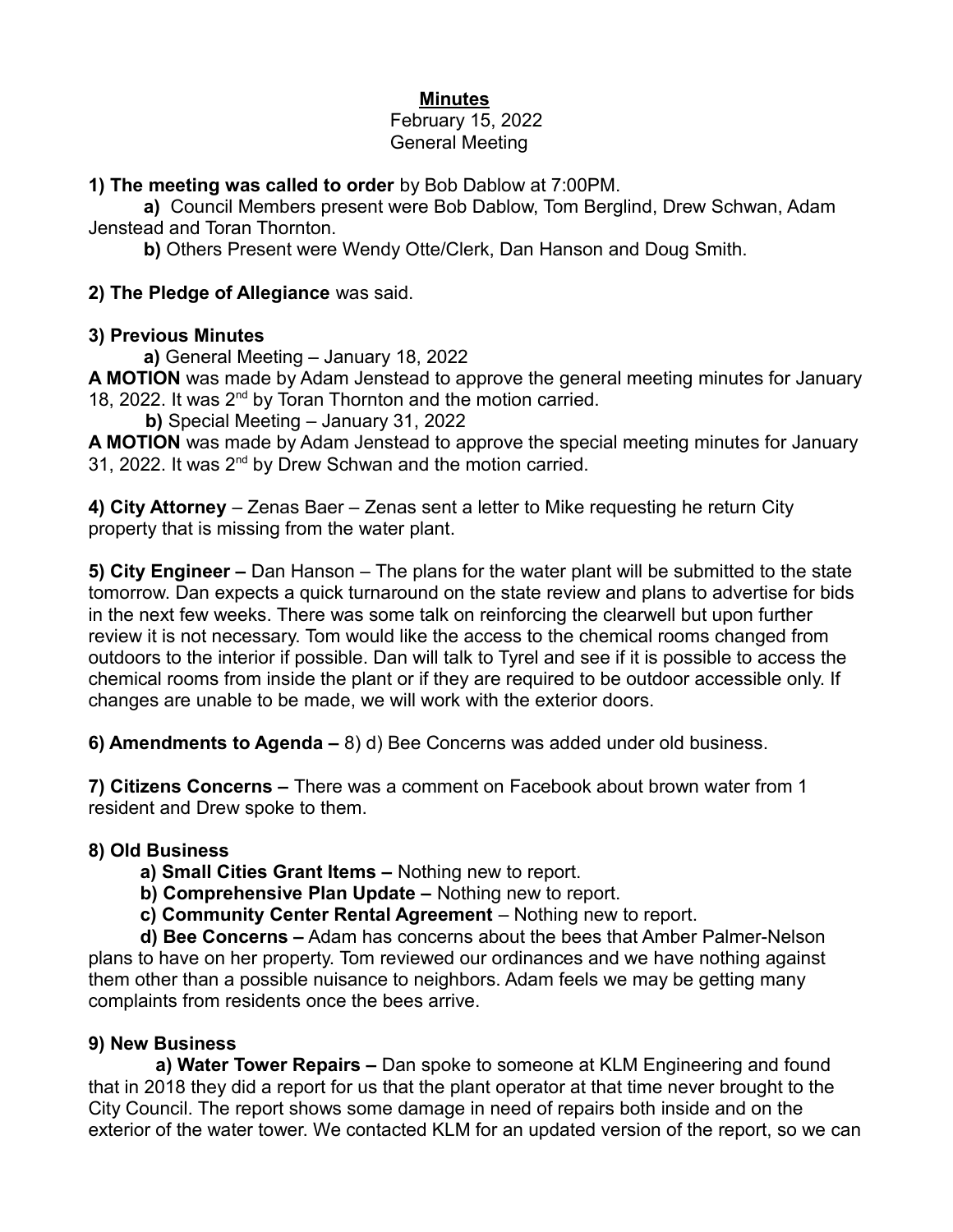work on getting repairs and tower painting completed in the near future. Dan suggests asking KLM to come to our next council meeting to ask questions about the report and importance of improvements. The tower was built in the 70s, so we should be able to rehab it a few times before it needs to be replaced. PFA has some funding for some water plant projects and Dan is hopeful we will qualify for some funding to help cover water tower needed improvements. **A MOTION** was made by Tom Berglind to pay Moore Engineering for costs involved in trying to get funding for the improvements. It was 2<sup>nd</sup> by Toran Thornton and the motion carried.

 **b) City Credit Card** – Norm needs a credit card for ordering water/sewer products as he is the water/sewer operator.

**A MOTION** was made by Tom Berglind to approve Norm Nyland having a city credit card with a \$1,000.00 daily limit. It was 2nd by Adam Jenstead and the motion carried.

**10) Maintenance Department –** Doug Smith – Doug has been doing sanding and snow removal as well as other maintenance. There was an issue with the toilets backing up in the Community Center, but Doug was able to fix it and get it cleaned up. At our last meeting Toran was nominated as the council member to oversee maintenance, so if there are maintenance items needed contact Toran who will put together a list for Doug. One of the new light fixtures in the Community Center is out and Doug should contact Dave Coalwell to get it fixed.

**11) Water/Sewer Department –** Norm Nyland – Norm had been told by the state that many DMRs had not been submitted for 2021. The previous operator submitted many DMRs past the due dates, but they were finally submitted. Bob has been spending many hours in the water plant keeping things cleaned up and making sure everything is working properly. Norm and Bob do weekly water tests on Wednesdays working on a baseline of how the water is coming our of the plant. The duty officer must be contacted if we lose power or water pressure at the plant, Lucas Hoffman ask that we contact him first then the duty officer. Sweeneys worked on the plant software today and everything has been running well. We appreciate Norm involvement in the plant and that he was willing to come back and help us get the water back to where it should be.

**12) Treasurers Report –** Waiting on the 2021 audit to switch the system over to 2022.

### **13) Receipts, Disbursements & Claims –**

**A MOTION** was made by Adam Jenstead to approve the Claims. It was 2<sup>nd</sup> by Tom Berglind and the motion carried.

# **14) Commissioner Reports**

**a) Health –** Adam Jenstead – Nothing to report.

**b) Weeds –** Bob Dablow – Nothing to report.

 **c) Emergency Management Director –** Randy Schmidt – Not present to report.

 **d) Fire & Rescue –** Tom Berglind – The Fire District is in the process of updating a rescue vehicle that may take 6 months or more.

 **e) Parks –** Adam Jenstead – The ice rink hasn't had a lot of use, but with the weather we have had it's been hard for Doug to keep it clear.

 **f) Recycling –** Toran Thornton – Hopefully we will get back on schedule from the holidays.

 **g) Streets –** Drew Schwan – We have contacted Xcel multiple times on street lights that are out that have not been repaired. We will keep trying to get them out here to fix them. Anyone can contact Xcel Energy if they notice a street light is not working.